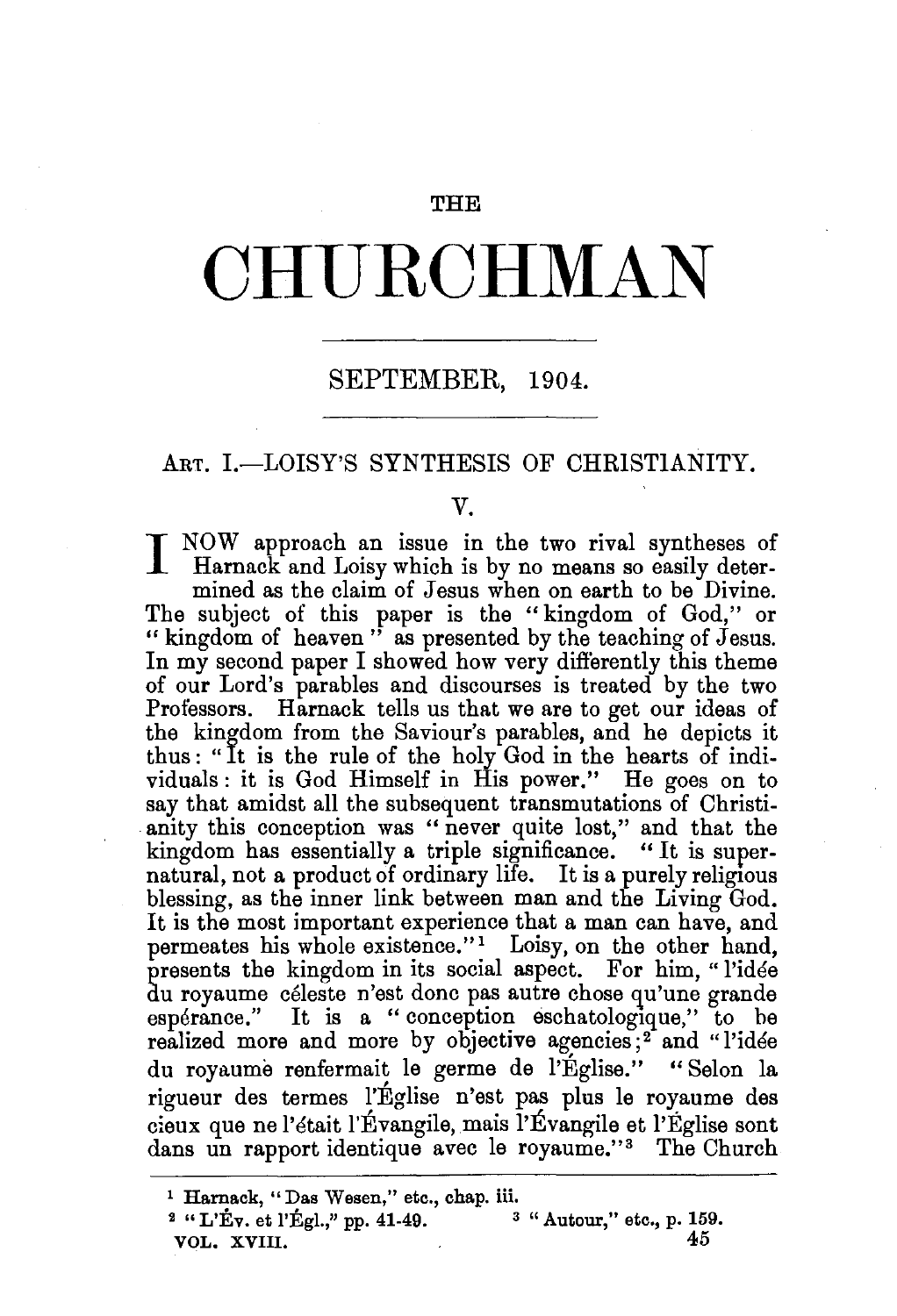continues the Gospel, holding out before men the same ideal of righteousness to be realized for the accomplishment of the same ideal of happiness. This interpretation leads up to what is really an identification of "l'Église" with the Roman Church exclusively. Broadly, Harnack's readers would understand that this " kingdom of God " is to be realized by an inner experience of the individual soul; Loisy's, that it can only be appreciated through the agencies of a close society.

The divergence of thought is of ancient date. In some sort these two critics revive the controversy of the Donatists and Augustine, and one is struck by the omission on Loisy's part of the parables to which the Carthaginian Father made his appeal-those of the tares and the wheat, and of the net with bad fish mingled with the good. For it is, I think, obvious that these parables do contemplate a federation of Christian disciples. So far they tell against Harnack's limited ideal of a purely individualistic Christianity, even as they told against the Donatist theory of a Church on earth purified from all corruptions and retaining no unworthy members.

But the controversy really hinges on the question whether we may not interpret Christianity not only by the light of the Synoptic Gospels, but by that of the Acts and the Epistles. Christians generally do this. It it a pity that Loisy did not boldly adopt this course against Harnack, and instead of needlessly questioning the authenticity of certain Gospel texts, confront his adversary's impugner of the genuineness and authenticity of the Acts of the Apostles. The "fait chretien" is, we must admit, so far on the Abbe's side. Loisy's emphasis on the social aspects of the kingdom may be unwarrantably strained, and his delimitation of them by an assumption of Roman hegemony is, of course, contradicted not only by primitive history, but by the actual condition of Christendom. Yet for all Christians, except some very insignificant sects, there is some appreciation of the federation depicted in the Acts, as a matter included in the idea of their religion. Most, in fact, would say that while Harnack's Christianity might serve the purpose of a hermit or a shipwrecked mariner, such cases are the exception and not the rule, and that the establishment of the Christian principle in the human society must necessarily be regulated by the ordinary conditions of human life.<sup>1</sup>

<sup>1</sup> Harnack's opinion, "History of Dogma," vol. ii., chap. ii., is that the Acts is a "late book," which had been, till Irenaus' times, only "in private use," and then became "the central structure of an edifice otherwise possessed of but two wings." Of course, the date of the Acts is a question inextricably connected with that of the third Gospel. On this I have treated in former numbers of the CHURCHMAN. I must assume here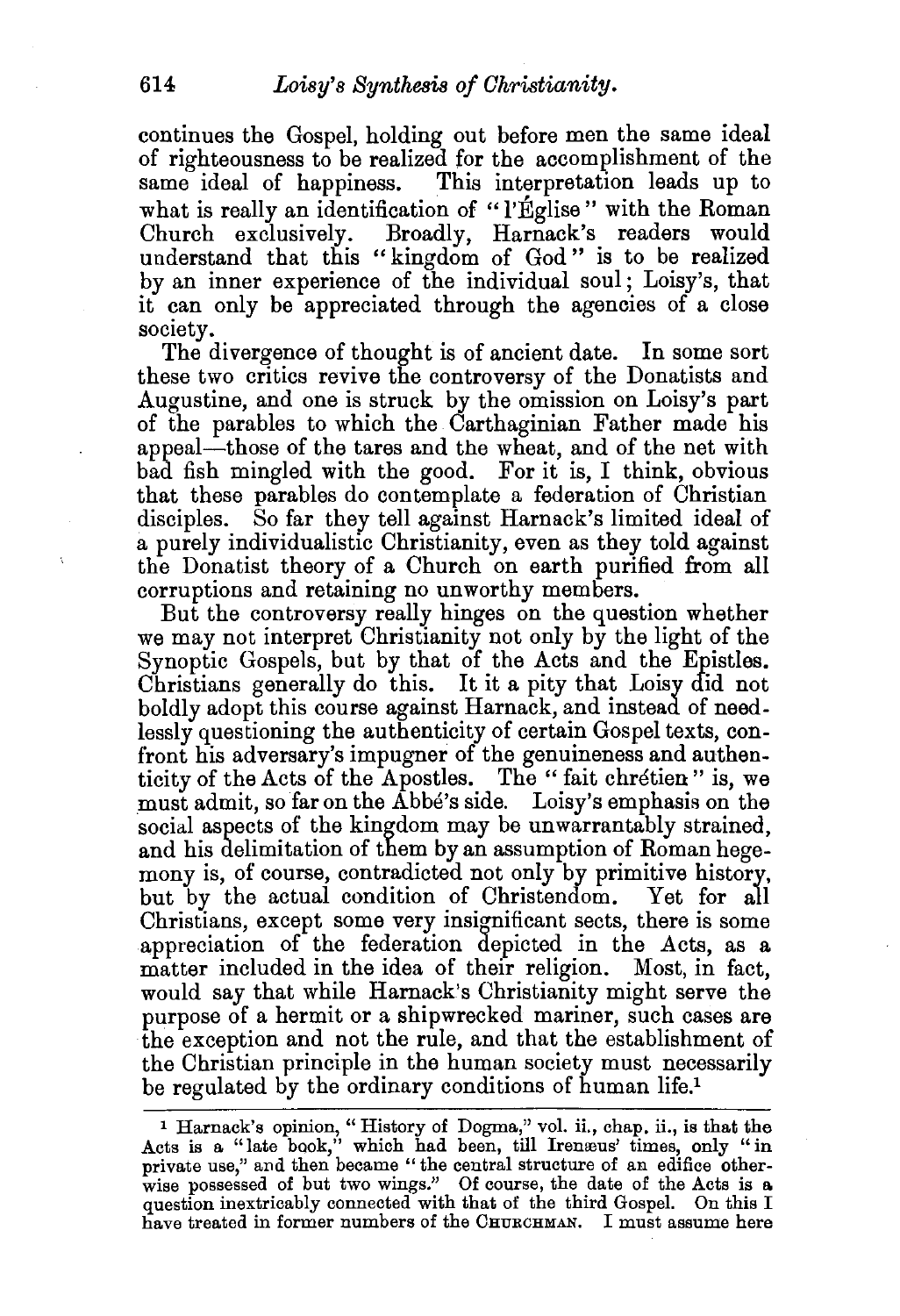But first let us survey these teachings of the kingdom **in**  the Saviour's parables. By anyone who has not a theory to press, or a license to suspect as spurious such Scriptural passages as he does not sympathize with, I imagine they will be found to include both the interpretations involved in the professorial controversy. It is simply the old case of the wrangle about the quarterings on two opposite sides of the shield. The very power of the Gospel consists in its presenting many facets. Christ's parables especially are of manysided character. They indicate various traits in a system which, if as yet independent of ecclesiastical organization, by no means on that account excludes it. They are professedly proleptic in their trend, and the future disciple is to find in them things new as well as old. It is consistent that such discourses should present the kingdom in varying, almost conflicting aspects. The majority emphasize the individual relations of the soul to the God revealed by Christ. Yet here and there we catch glimpses of the social relations of Christianity, and we may say that the setting of the Gospel is the Church. It is perhaps thus when the kingdom, by appropriation of an old prophetic figure *(cf.* Dan. iv. 10-12; Ezek. xxxi. 3-9), is likened to the "great tree," on the branches of which the fowls of the air can lodge, this same tree springing from the smallest and most insignificant of seed. It may be so possibly in the simile of the leaven quickly permeating the whole lump of dough and giving it a certain peculiar character, though here it must be recognised that the individual application is primary, the social only secondary. The reference to the Church is, at any rate, undeniable in the two parables cited above, where we read of a field in which are noxious weeds as well as wheat, a net in whose meshes are many fish unserviceable for food.

In these two parables we see that objective or social side of the kingdom which we connect with our belief in a " universal Church." On the other hand, that there is no virtue proceeding mechanically from the social relationship is plain enough. Indeed, the figures themselves prohibit such an idea. We see at once that the field or the net do not of themselves insure the purposes of the Gospel *ex opere operata,*  and that there are potentialities beyond. These two parables are thus in strict harmony with that of the Sower, where the crop is dependent on the character of the soil and on the care spent in preparing and cleaning it.

that the book is written throughout by Luke, the companion of Paul, and refer those who demand evidences to the commentaries and Biblical dictionaries.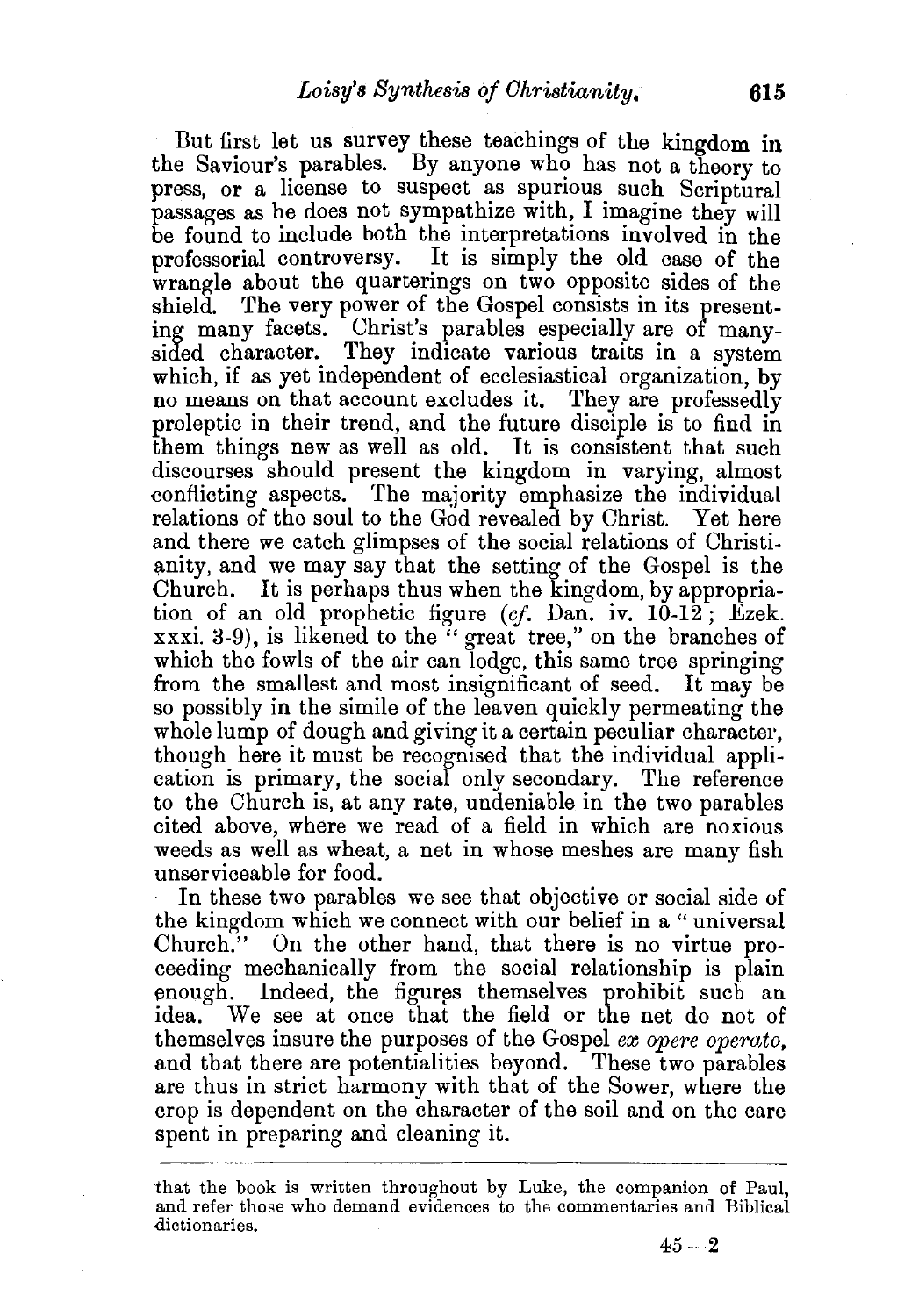Further, there are parables and sayings which sufficiently express what this potentiality is. They tell of active forces which are as yet almost devoid of social setting, and might, if the New Testament only included the Synoptic Gospels, be regarded as so working to all future time. The conclusion is thus forced on us that the power of the Saviour's religion is centred, not in any association *per se,* but in its author, and that, however useful the association may be as a secondary agency, the first condition for realizing the kingdom is to realize the kingdom's Lord.

Thus, Matt. xii. 30 speaks of the powers of the kingdom already demonstrated at a time when there was certainly no delimited company of believers. That the forces of evil are already overthrown in human hearts is a clear sign that "the kingdom of God" is already "come unto you." The " kingdom" is here clearly the spiritual sway of that Christ<br>who is elsewhere entitled the King. There are no social who is elsewhere entitled the  $\overline{\text{King.}}$ agencies concerned. It denotes evidently a personal realization of the Saviour, and nothing more. There is, of course, no reason to doubt this saying of Jesus; indeed, it is just the sort of teaching that later and more organized Christianity would never have invented. I say this because Loisy suggests that " cette assertion pourrait appartenir a une couche secondaire de la tradition évangelique." He adds, however: "Supposé qu'elle vienne de Jésus, elle présenterait le royaume réalisé dans son commencement,"<sup>1</sup> which is all I contend for.

An equally telling proof that this potentiality may work independently of the society is to be found, as Harnack recognises, in Luke xvii. 20, 21. The "kingdom" is here said distinctly *not* to be itself a visible organization, provoking men's attention, but a secretly working force. It "cometh not with observation; neither shall men say 'lo here' or 'lo there,' for behold the kingdom of God is within you" (or " in the midst of you"). Again Loisy fences vainly with the passage, and casts most unwarrantable aspersions on its genuineness as a saying of Christ.2 "Cette declaration ne se lit pas que dans Luc." "Il y a beaucoup de chance ...<br>que la parole citée vienne de Luc ou de sa tradition particuliere." The Saviour could not be holding out a conception of a spiritual kingdom to His hearers, for they were Pharisees, and " ces pharisiens ne croient pas a l'Evangile, et n'ont point de part au royaume." As an eschatological prophecy follows, it is most probable that " le redacteur " only meant to make Jesus say" que le royaume surviendra.

1 "L'Ev. et l'Egl.," pp. 43, 44. <br>
<sup>2</sup> *Ibid.*, p. 54-56.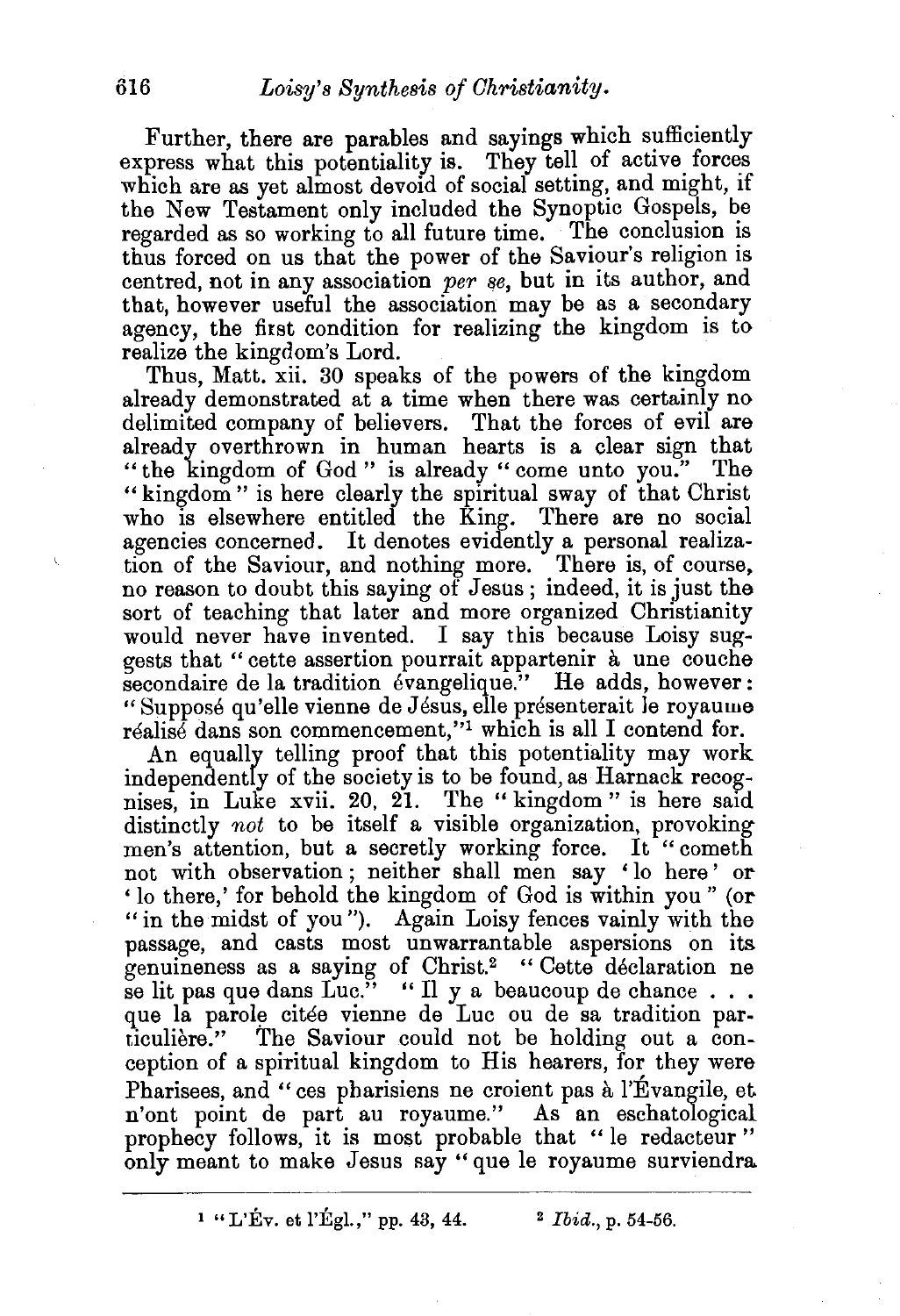sans qu'on s'y attende, et sans qu'on ait le temps d'annoncer qu'il est apparu en tel ou tel endroit."<sup>1</sup>

" On serait fort embarasse de prouver par des textes authentiques et clairs que le royaume, don surnaturel, est un bien purement religieux, l'union avec le Dieu vivant, et l'experience capitale d'un homme." So says Loisy in his insistence on the social aspect of the kingdom, and the delimitations evidenced by such external organization as the choice of twelve Apostles. Yet when we turn from parables to other teachings we have clear proof to the contrary : "Blessed are the poor in spirit. Blessed are they that have been persecuted for righteousness' sake, for theirs is *[not*  shall be] the kingdom of heaven." Thus the note of discipleship is set at the beginning of the Ministry. Later on we have these words addressed to the Apostles themselves: " Except ye turn, and become as little children, ye shall in no wise enter into the kingdom of heaven." Men, therefore, might be even in the inner circle of discipleship, and yet have never realized the potentiality of the kingdom. Of this Judas Iscariot, of course, furnishes an illustration. Was Judas from our Saviour's point of view ever one of the "children of the kingdom "? Was he ever as near affiliation as that unattached questioner who, because he had realized the binding force of the two great commandments, was told, " Thou art not far from the kingdom of God."

It would seem, indeed, as if the Saviour was at pains to warn men against this confusion of " un bien purement religieux, l'union avec le Dieu vivant," with *mere* federation in a visible society. This was precisely the mistake of the contemporary Jews ; and the very term " kingdom " takes one to current Jewish terminology, and to crude material ideas of glory accruing to Israel as a sacred community apart from spiritual qualifications. When, therefore, the charity and faith of the centurion indicate him as a true disciple, our Lord contrasts him with those who, relying on ecclesiastical privilege, called themselves the "children of the kingdom" (Matt. viii. 10-12). The very error of the Jews was this

<sup>&</sup>lt;sup>1</sup> The answer to such criticisms is that we have no right to read as future what our Lord clearly puts in the present. That the kingdom is being manifested *now* is plain from the next verse, " The days will come when ye shall desire to see one of the days of the Son of man and shall not see it." Some of the Pharisees did believe, and the " you" may only indicate Christ's hearers generally. That the phrase  $e^{\mu}$   $\mu$ *to*  $\omega$  *i* $\mu$ ων really  $=$  " in animis vestris" is clear from the context. As for the attempt to impugn the genuineness of the passage the reader may be reminded that by the same reasoning we should say that the parables of the Good Samaritan and the Prodigal Son are the creations " de Luc ou de sa<br>tradition particulière."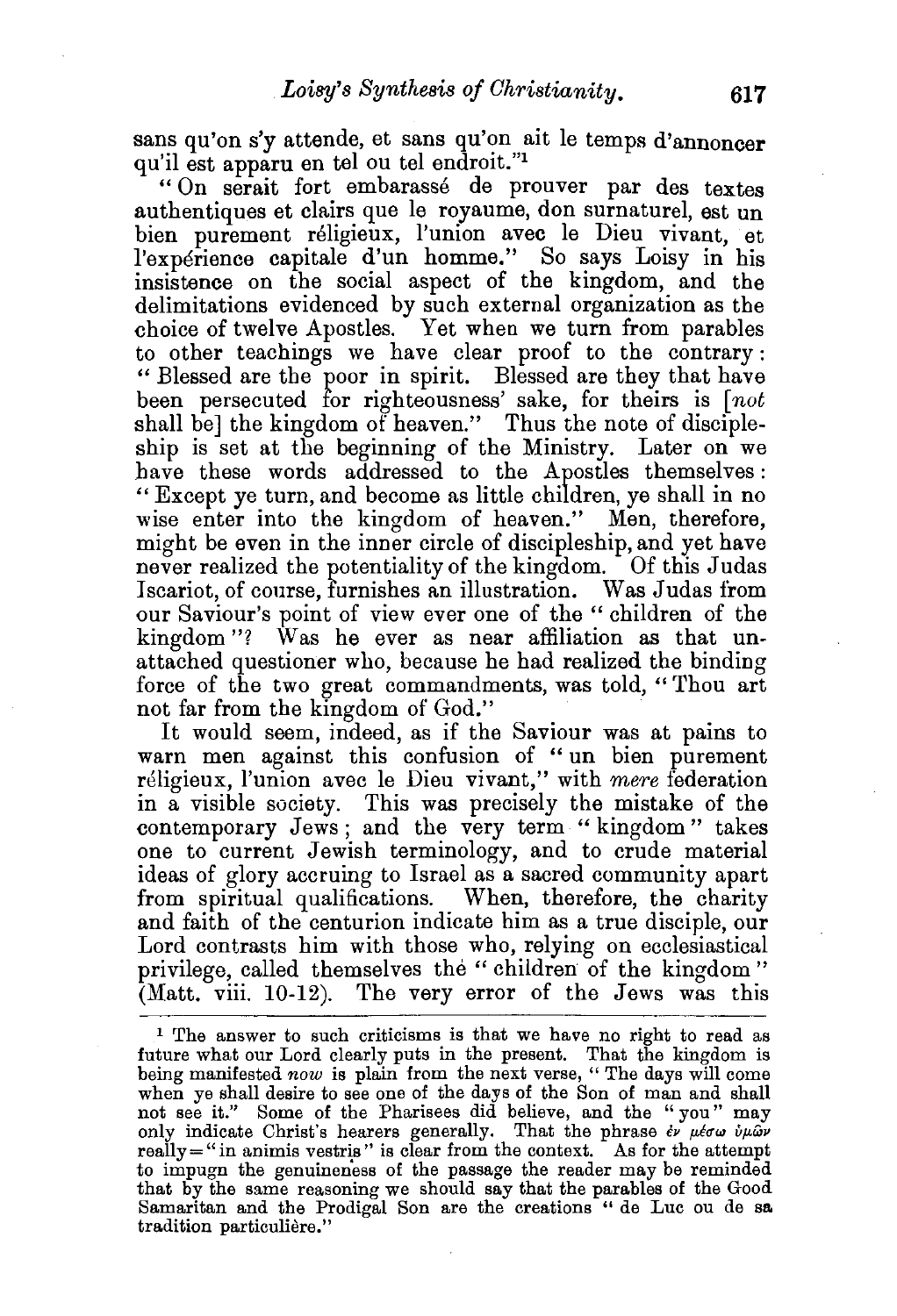limitation of a term to which Christ gave a sense ethical and spiritual. How utterly independent this "kingdom" might be of ecclesiastical privileges-even of a knowledge of Him who is its Lord-is shown in two utterances, of which Loisy can hardly doubt the authenticity. Many, Christ says distinctly, shall claim to have prophesied and done wonderful works in His Name, and yet shall be found to have missed the essentials of the kingdom : " And then will I profess unto them, I never knew you : depart from Me, all ye workers of iniquity." On the other hand, a loving, merciful disposition itself attaches men to the kingdom, and insures its final rewards. For in an eschatological discourse,<sup>1</sup> which has too frequently been overlooked by theologians, Christ plainly teaches that it is this ethical trait which determines the final separation of the saved from the lost. All mankind are arraigned before the Son of man as Judge. The standard for acceptance is not any enrolment in a visible religious body, but a personal compliance with ethical laws, written, as St. Paul tells us,<sup>2</sup> sufficiently plainly in the human conscience. We have still the familiar Jewish imagery: the King and the "kingdom prepared from the foundations of the world." But whatever is vague or figurative in the parables is sunk here in the light of most distinct legislative pronouncement : " Inasmuch as ye have done it to one of the least of these My brethren, ye have done it unto Me."

I have dealt thus exhaustively with Loisy's exposition of the "kingdom," rather with the view of showing how he has failed to realize the enlarged significance which Jesus gave to a familiar Jewish conception, than because I sympathize with his adversary Harnack. Both critics appear to me to miss the essential truth that the "kingdom" as expounded by Christ itself connoted *the King,* and that all His teachings lead up to those final scenes where He, who has claimed sway over the consciences of men, determines all human destinies as the Divine Judge. I have treated in my former papers of these personal claims to the Divine attributes. Just as we read into all the parables the Personality of the Teacher, they fall into line in subordination to a profounder central truth. Just as we exclude it, they seem to strike discordant notes, and we are involved in endless "logomachy," dissociation of the" subjective" and "objective," and arbitrary pronouncements about what "le rédacteur" added from his own resources to the Saviour's words.

But we have still to consider the relations of the individual to the society in this Gospel of "the kingdom of God."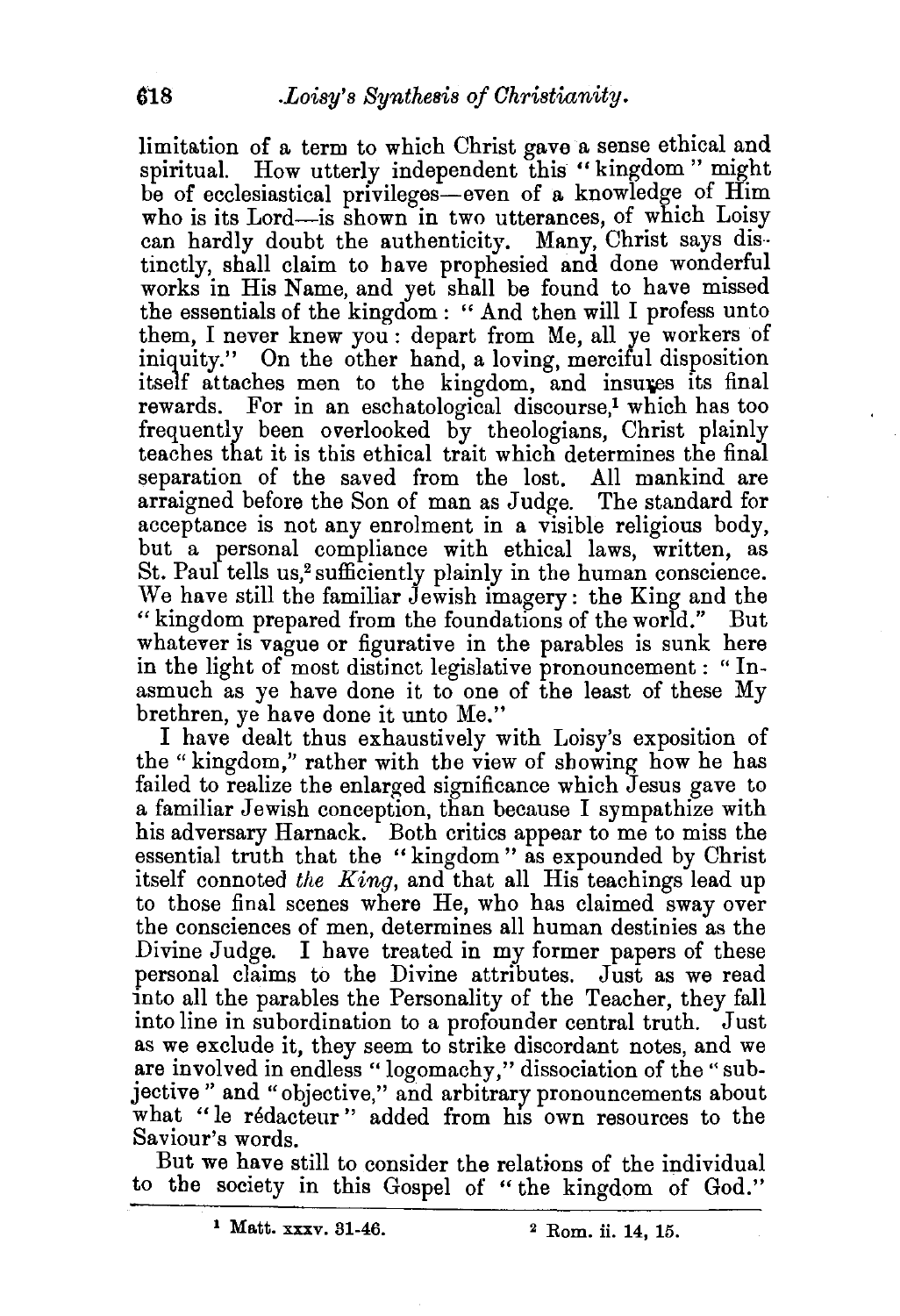The Gospels are not the whole story of the establishment of the faith; nor can parables and discourses be regarded apart from the Saviour's own acts of appointment. Side by side with this ideal of a spiritual kingdom we have to place all that Christ Himself set up in the way of objective institution. We must add, too, that stratum of Scripture testimony in which is portrayed the life of a society claiming to have received from Him the power of the Holy Spirit. Extending our gaze in this way, we find the ideal of the "kingdom," even from the first, including the germs of new social relations among those who have realized its essential significance. takes in external agencies, not, of course, as an alternative to subjective realization, but as means to free this from the dangers of a self-absorbed pietism, and to communicate its blessings with greater facility. All this is quite ignored in the jejune synthesis of Harnack's "Wesen des Christentums."

Thus, first, there is the use not only of private, but united, prayer. From Christ attaching His special blessing to the occasions when but two or three were gathered together in His Name, we can trace on that idea of Christian federation which, in the Acts, is called  $\kappa \circ \iota \circ \iota \circ \iota$  or "fellowship." It is the kingdom realized thus socially that Jesus calls His  $\epsilon \kappa \kappa \lambda \eta \sigma \omega$  in Matt. xvi. It will be based, He says, on the recognition of His Divinity. and contain in itself the forms of perpetual life; and its ethical power is to be the proof of continual Divine inspirations. Though the great startingpoint of this social life is the Pentecostal illumination of Acts ii., this Church exists in embryo ere our Saviour leaves the world. Baptism-its future external rite of initiationmarks the Saviour's followers quite early in the Ministry.<sup>1</sup> It is borrowed from Jewish practice, but in its potentiality it connotes new and higher teachings. A Nicodemus, who limits himself to admiration of Christ's preternatural powers, has to be told of the need of a regenerate heart and its close connection with this symbolic Baptism which is being administered by Christ's leading disciples. The passage, of course, attaches no mechanical virtue to Baptism, but it plainly invests the rite with the most hallowed associations. Baptism even thus early speaks to the believer as in a parable of the cleansing influence of the Divine Christ on the life, just as afterwards the Eucharist attests the truth that He is

<sup>&</sup>lt;sup>1</sup> I assume here that John iii. is historical, and that John iv. 1, 2 has the meaning ordinarily given. Loisy, however, supposes that Christian baptism was not instituted before our Saviour's death, and remarks: "C'est peut-etre par une sorte d'anticipation que le quatrieme Evangile montre le baptême chrétien en vigueur pendant le ministère du Sauveur." -" Autour," etc., p. 239.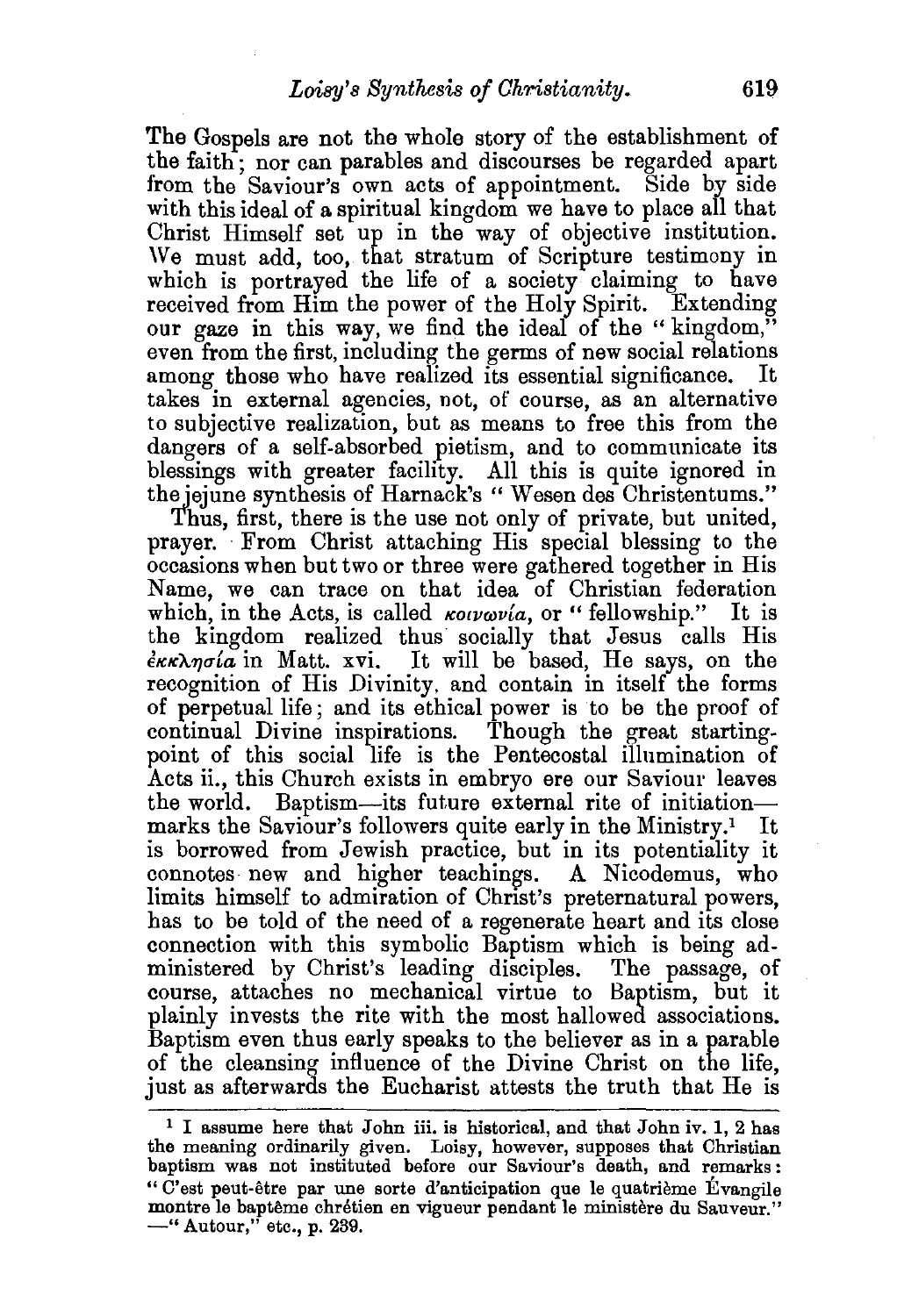the food of the human spirit. The rite itself, moreover, eonnotes Christian federation. Nowhere do we hear of a believer baptizing himself.

Equally obvious is the social character of the Eucharist, an adaptation of a Jewish rite, in which the head of each household acts in an official capacity. It is plain that there will be a president at each Eucharistic gathering, and this itself will necessitate an official organization. The life of numerous Christian societies will have to be provided for as well as that of the individual Christian pietist.

On the other hand, the powers of this kingdom are in no way confined to officials. They are but representatives of a society which has received peculiar promises of blessing. There is no preference in the manifestations of the Resurrection for the eleven as distinguished from other believers. Nor can we connect the commission of remitting and retaining sins in John xx. with any idea of a "college des Apôtres," since neither inclusively nor exclusively does the gathering in the upper room suggest the eleven Apostles. The commission is primarily the charter of the Christian society; it is that of Apostles or future clergy only as its representative officials.

There is, indeed, evidence at the beginning of the Acts of Peter maintaining the prominence familiar in the Gospel story. and the election of a twelfth Apostle to be a witness of the Resurrection, and to take the Ministry and Apostleship from which Judas fell, might lead us to expect a permanent retention of the actual organization adopted by Jesus ; but the intention, if it existed, is altered by circumstances. It is plain, as we proceed with the story, that the primitive lines were broken up by the special consecration of Paul and by the unfettered grant of prophetic charismata.1 Nor is there any inconsistency in such a narration. The Book of the Acts is professedly an account of Christianity developed by something more than memories of the Saviour. It describes a period of fresh revelations, which are recognised as fulfilling the promise of the Holy Spirit's guidance, and as supplementing the teachings of the Saviour's Ministry. It is a form of inspiration peculiar to the first age. The miraculous powers of which we read in the Acts apparently did not survive the sub-Apostolic period. Even at the time when the "Didache" is written, prophetic gifts have been so abused as to be open to suspicion, and the writer presses the necessity of caution in recognising professed " prophets " and " apostles "  $( = \text{mis} - \text{mis} + \text{mis} - \text{mis} + \text{mis} - \text{mis} + \text{mis} - \text{mis} + \text{mis} - \text{mis} + \text{mis} - \text{mis} - \text{mis} - \text{mis} - \text{mis} - \text{mis} - \text{mis} - \text{mis} - \text{mis} - \text{mis} - \text{mis} - \text{mis} - \text{mis} - \text{mis} - \text{mis} - \text{mis} - \text{mis} - \$ 

<sup>&</sup>lt;sup>1</sup> St. Paul himself is confirmed by an ordinary disciple (Acts ix. 12, 17), and he and Barnabas are ordained for their missionary work by "prophets and teachers" *(Ibid.,* xiii. 3).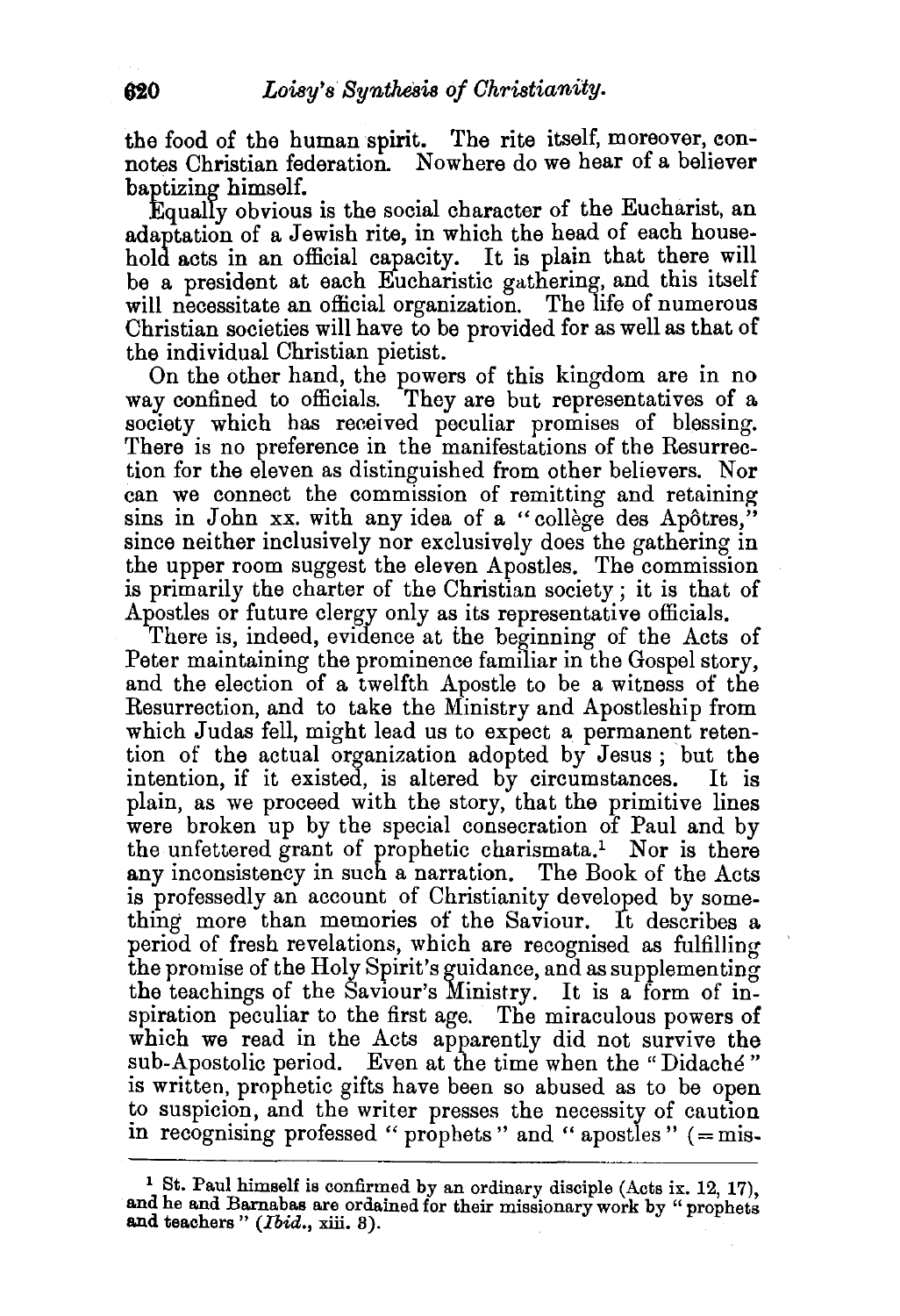sioner-preachers), and the duty of acknowledging God's ordering in the less pretentious fixed organization of " bishops and deacons.''<sup>1</sup>

The subject of the "Acts," then, is broadly the life of the Christian society as developed by special revelations of the Holy Spirit. On the one hand, it takes us far beyond Harnack's conception of individualistic Christianity. On the other, it has passages which one finds it hard to reconcile even with the second-century ideal of organized ecclesiasticism,<sup>2</sup> and this feature of itself attests the authenticity of the book. Reading the Acts side by side with the Epistles, we may, I think, find material for an answer to the question, " What is Christianity?" which, if not in harmony with either Loisy's or Harnack's, is in no way at variance with Christ's own portraiture in the parables of the kingdom, and seems to combine sufficiently the individualistic and social elements of our religion.

There is first a distinct recognition of a Christian fellowship permeating each society and connecting each with all, albeit admitting considerable divergence of the Gentile from the Judæo-Christian use in minor matters. Everywhere there is baptism recognised as the means of entrance into the Christian society. Everywhere there is the sacred rite of breaking of bread, and the observance of the Lord's Dav in honour of the Saviour's Resurrection. There is everywhere the association of the charismata of the Holy Spirit with obsignatory rites such as the laying-on of hands, for completing the initiatory baptism, or for special ministerial appointment. Although the Churches are mutually independent, a realization of common brotherhood promotes sympathy and active charity, so that the richer societies are found subscribing for the maintenance of the poorer. The Acts thus portray a federative system, illustrating Paul's own parable of the body and the members-a parable hard to reconcile with Harnack's conception of Christianity as an individualistic religion.

On the other hand, there are in this book striking indications of the elasticity of the modes in which the permanent ordinances of Christianity are presented. The ideas of federation and unity do not exclude considerable individualism on the part of leading teachers and inspired men. Peter himself, instead of maintaining a permanent hegemony as we might expect, is evidently eclipsed in influence by the more cultured and peculiarly inspired Paul. It is on constitutional principles that the Church is governed, and whatever autocratic elements are at first discernible are soon effaced by a

<sup>&</sup>lt;sup>1</sup> "Didaché," chaps. xi. and xv.<br><sup>2</sup> *E.g.*, Acts xv. 20, xviii. 25, xix. 2, 3.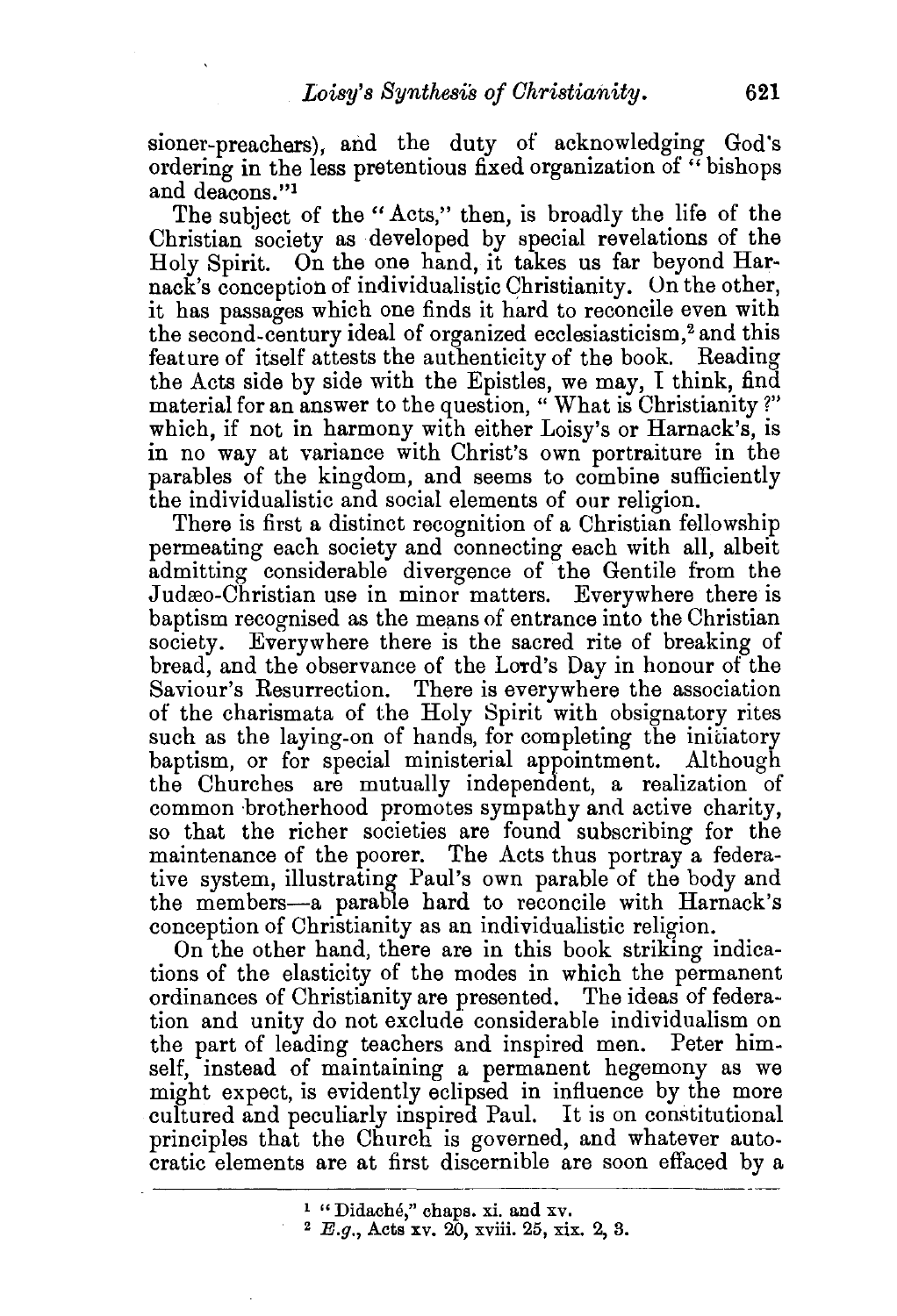larger experience of the Holy Spirit's guidance. Thus, when Paul and Barnabas submit the question of compulsory circumcision to the" apostles" at Jerusalem, it is as to freely-chosen arbiters, and the presbyters there act conjointly with the Apostles in giving judgment. It is observable, too, that James takes the leading part, not Peter. Indeed, on an earlier occasion there has been an investigation on the part of this Church into Peter's own conduct in admitting the uncircumcised Cornelius, and the " brethren" are similarly associated with the Apostles in this mguiry. It is impossible to recognise in this freer and adaptive Christianity either Loisy's ideal "prince des apôtres" or his "collège des apotres," and Luke's testimony on these points is of course confirmed by the evidence of Paul's Epistles.

It is easy, too, to find instances of the adaptation to circumstances by tacit consent, and quite independently of authority, even in important matters. The early rule that the Gentile converts are to eat "kosher" food like the Jews vanishes quite unexplainably. There is evidently the widest variation as to observance of the Jewish Sabbath, and we know that, despite Paul's protests against Judaizing, the seventh day was honoured either as a fast or a feast in most quarters to post-Nicene times. There is at first a universal commemoration of the Lord's Supper at night, and we have to conjecture why it is that in Pliny's time it has evidently been transferred to the early morning. The form of government is at first that of the Jewish synagogue, with its presbyters or associated overseers, and it is long, as Loisy sees, before their rights and powers are everywhere merged in the monarchical overseer or Bishop.<sup>1</sup>

As far as organization is concerned, the point of view of these first times is certainly somewhat different from that assumed at the end of the second century, when Christendom had been constrained by heresies within and persecution without to adopt a more elaborate official system providing for the unity and cohesion of the communities. As yet we are taken no further than an ideal of a single spiritual community on earth, itself appropriated from the Old Testament, and expressed by St. Paul in such phrases as " the bride of Christ," "the Israel of God." But the account of the development and materializing of this ideal and of its relation to Papal pretensions must be left for another paper. I conclude with two remarks on the story of the kingdom of God so far as we have traced it: